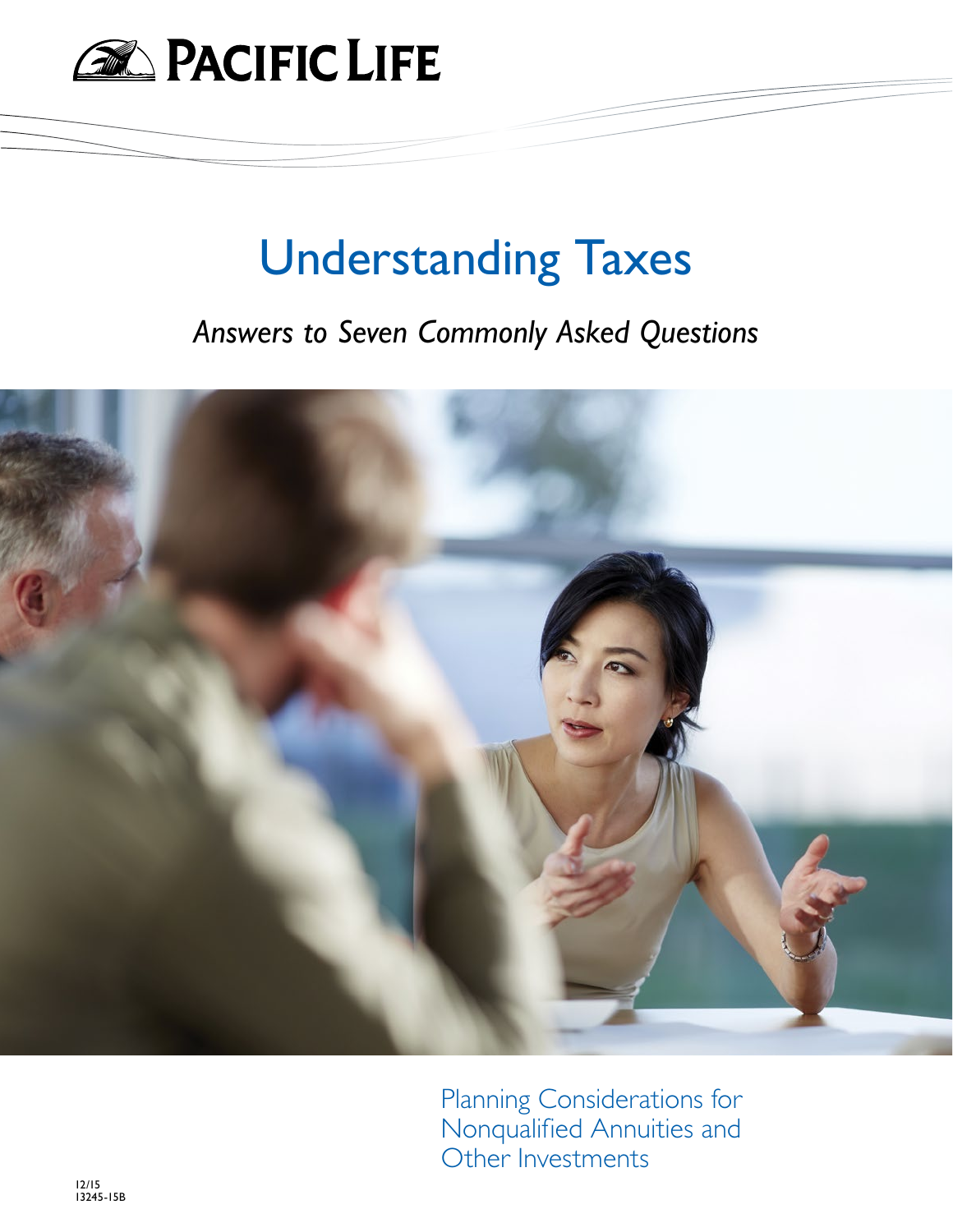# Increased Tax Knowledge May Mean More Money in Your Pocket

Often, a single, well-thought-out tax strategy can put you in a position to keep significantly more of your investment earnings. That's why it's important to know the tax implications of your investment decisions.

**On the following pages are seven common questions and answers about taxes.** 

Insurance products are issued by Pacific Life Insurance Company in all states except New York and in New York by Pacific Life & Annuity Company. Product availability and features may vary by state.

**No bank guarantee • Not a deposit • May lose value Not FDIC/NCUA insured • Not insured by any federal government agency**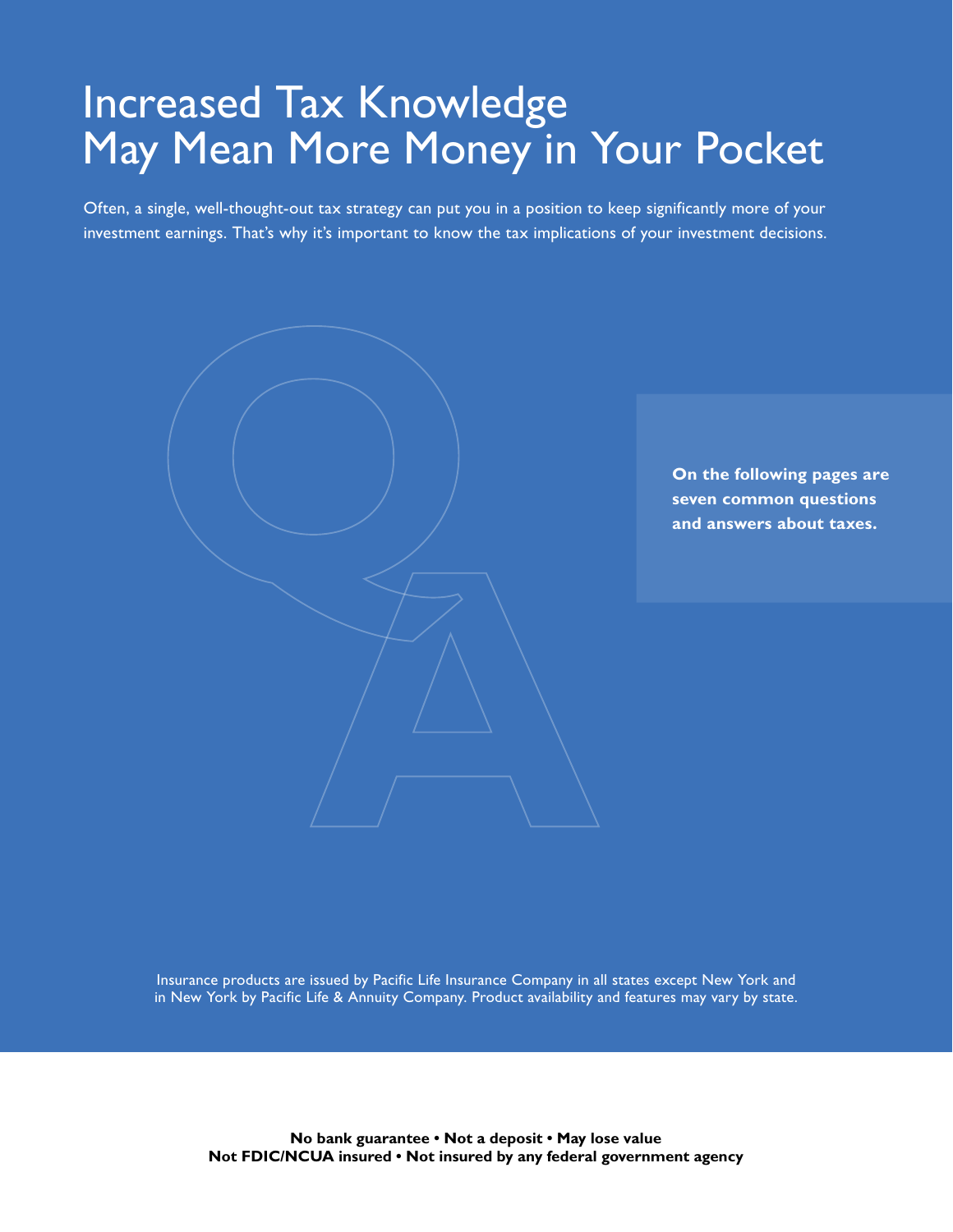- **1.** I've been told I'm in the 28% federal tax bracket. Does that mean all my income is taxed at 28%?
- **2.** My tax professional uses the terms *marginal income tax rate*  and *effective income tax rate*. What's the difference?
- **3.** If I'm a high-income taxpayer, do I need to pay the Net Investment Income Tax?
- **4.** Are all capital gains taxed at the same rate?
- **5.** Are all distributions from my deferred annuity taxed equally?
- **6.** If I take annuity distributions before age 59½, will I have to pay additional taxes?
- **7.** What are the tax implications if my surviving spouse continues my annuity contract?

Your financial advisor and/or tax advisor may address additional questions you have, as well as discuss the kind of tax strategies that may be appropriate for you.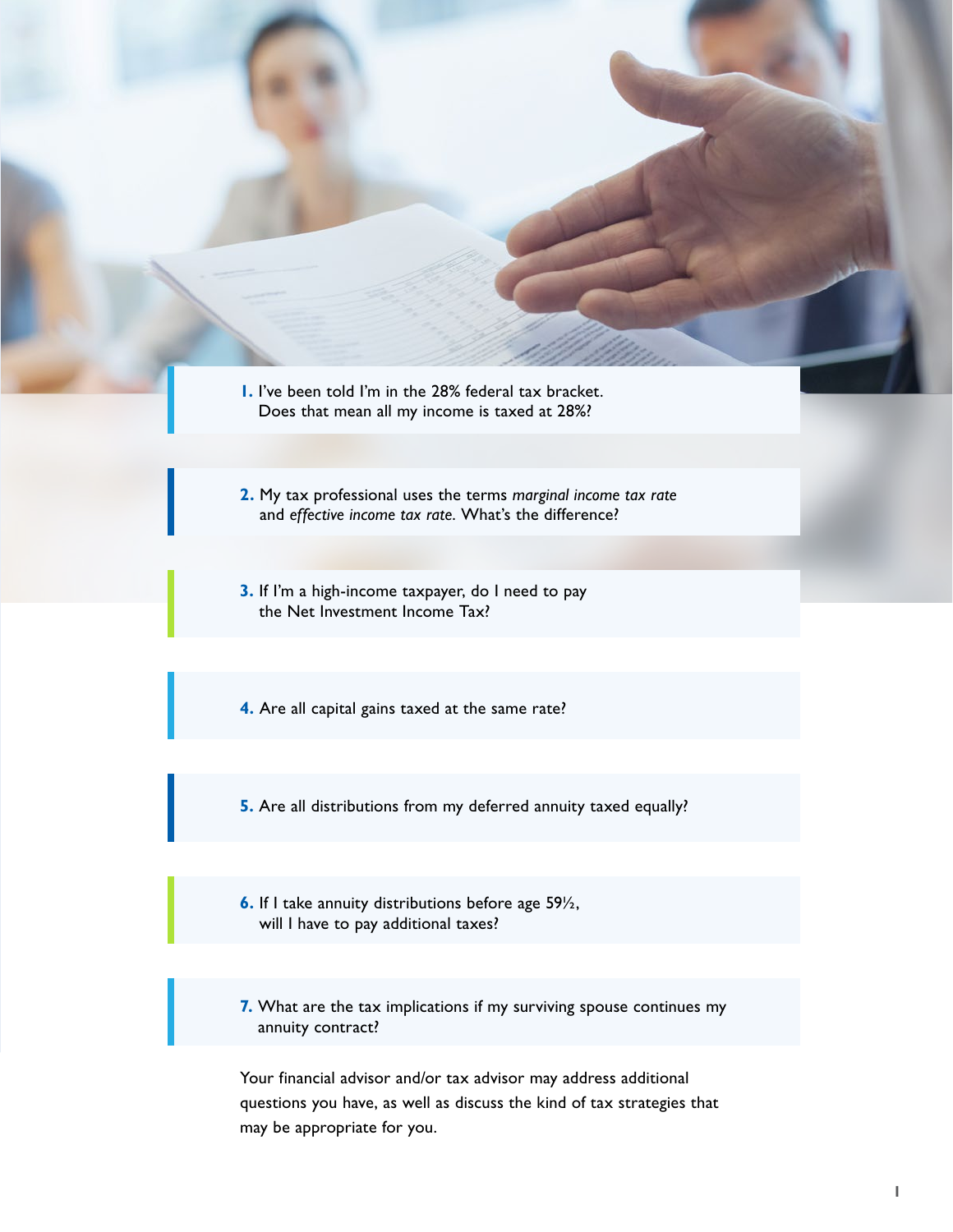# 1. I've been told I'm in the 28% federal tax bracket. Does that mean all my income is taxed at 28%?

There is no single rate at which all your income is taxed. Your tax bracket reflects the *highest* rate at which you'll pay federal income taxes (also referred to as your *marginal income tax rate*). However, some of your income will be taxed at lower rates. Here's how it works:

### **HYPOTHETICAL EXAMPLE:**

### **SINGLE TAXPAYER WITH \$150,000 OF TAXABLE INCOME**

| <b>Taxable Income</b><br>(2016 Federal Tax Bracket)        | <b>Is Taxed At</b><br>(Marginal Income Tax Rate) | <b>Calculation</b>                | <b>Resulting in</b><br><b>Federal Taxes of</b> |
|------------------------------------------------------------|--------------------------------------------------|-----------------------------------|------------------------------------------------|
| \$0 to \$9,275                                             | 10%                                              | $$9,275 \times 0.10$              | \$927.50                                       |
|                                                            |                                                  |                                   |                                                |
| $>$ \$9,275 to \$37,650                                    | 15%                                              | $($37,650 - $9,275) \times 0.15$  | \$4,256.25                                     |
|                                                            |                                                  |                                   |                                                |
| > \$37,650 to \$91,150                                     | 25%                                              | $($91,150 - $37,650) \times 0.25$ | \$13,375.00                                    |
|                                                            |                                                  |                                   |                                                |
| > \$91,150 to \$190,150                                    | 28%                                              | $$150,000 - $91,150 \times 0.28$  | \$16,478.00                                    |
|                                                            |                                                  |                                   |                                                |
|                                                            |                                                  |                                   |                                                |
| Your situation may be different.                           |                                                  |                                   |                                                |
| Higher tax brackets, rates,<br>exemptions, deductions, and | <b>Total Federal Tax</b><br>\$35,036.75          |                                   |                                                |
| filing statuses may apply.                                 |                                                  |                                   |                                                |
|                                                            |                                                  |                                   |                                                |

### **PLANNING CONSIDERATION FOR QUESTION 1**

**Be aware of the amount of your taxable income and federal tax bracket thresholds.**  Consider deferring some income to keep yourself out of the next highest tax bracket.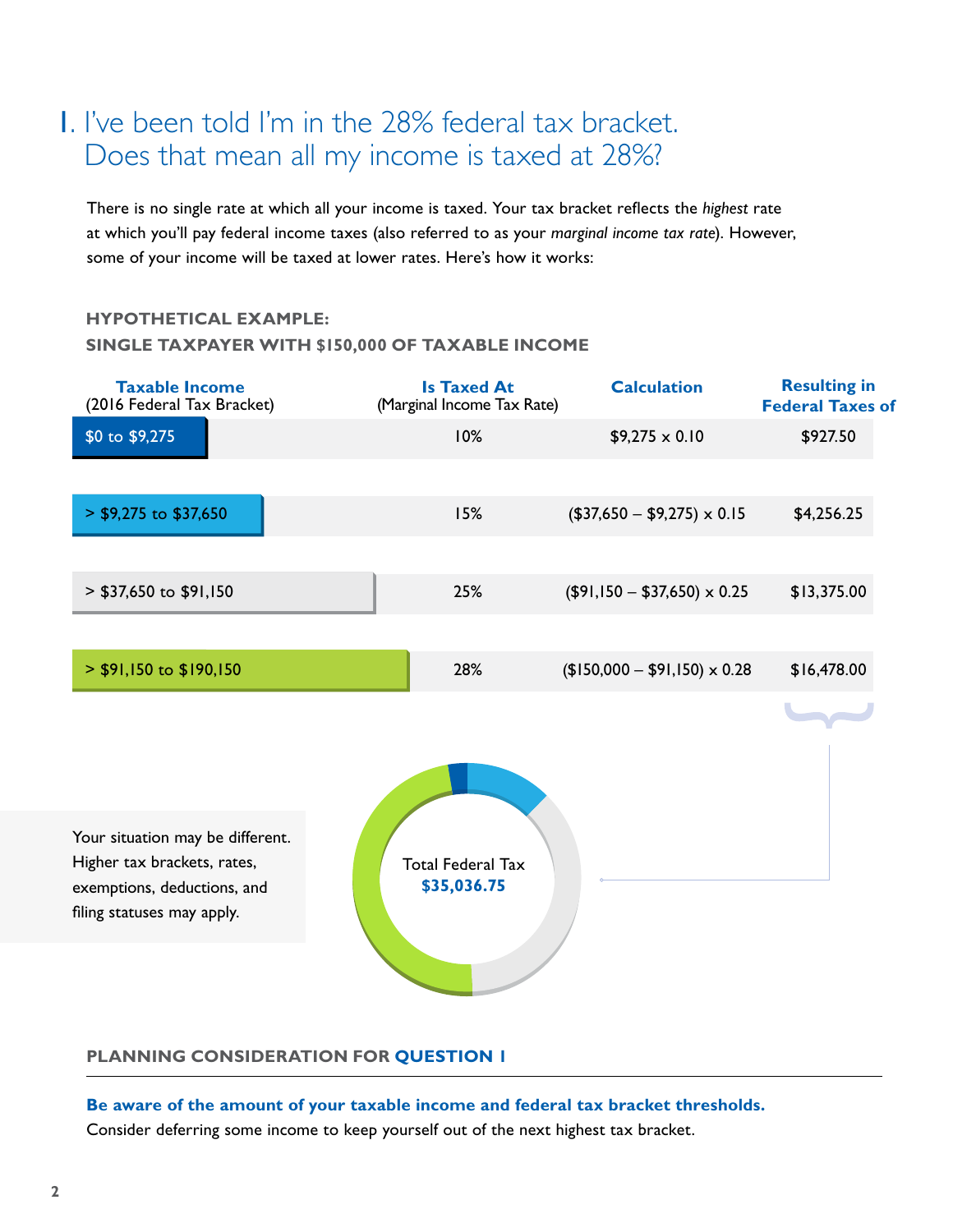# 2. My tax professional uses the terms *marginal income tax rate* and *effective income tax rate*. What's the difference?

The marginal income tax rate is simply the highest rate at which your last dollar earned will be taxed. On the other hand, the effective income tax rate is the actual amount of taxes you paid on all the income you earned. Using the results from the example on the previous page, please see the explanation below.



### **PLANNING CONSIDERATION FOR QUESTION 2**

#### **Use your effective income tax rate when doing tax planning.**

Consider the effective income tax rate when doing tax planning exercises. The result will be closer to your actual taxes paid than using your tax bracket or marginal income tax rate.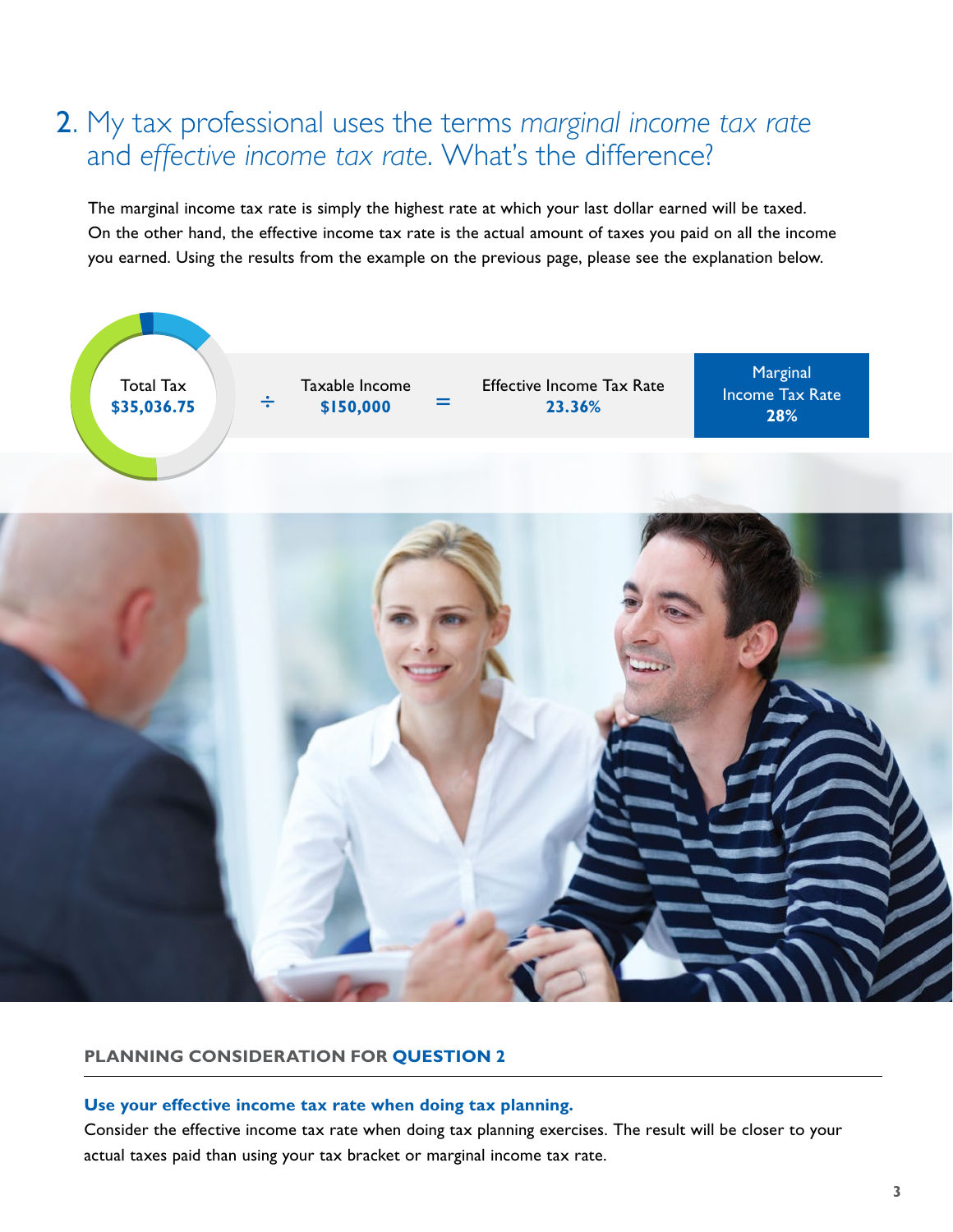# **3.** If I'm a high-income taxpayer, do I need to pay the Net Investment Income Tax?

The Net Investment Income Tax (NIIT) became effective January 1, 2013, to help fund the Affordable Care Act. This additional 3.8% federal tax can impact taxpayers who exceed the modified adjusted gross income (MAGI)<sup>1</sup> thresholds of \$200,000 for single filers, and \$250,000 for married couples filing jointly. The 3.8% NIIT applies to the lesser of net investment income or the excess of MAGI over the threshold amount. However, taxpayers may be able to avoid the NIIT by carefully managing their MAGI levels and net investment income levels.



### **PLANNING CONSIDERATIONS FOR QUESTION 3**

#### **Consider strategies that lower MAGI and net investment income.**

- **o Tax-deferred annuities:** If you do not need income now and would like for some of your assets to continue growing tax-deferred, a nonqualified annuity allows you to defer the growth. Because no income is being paid out, the deferred growth will not be subject to NIIT. However, if you start taking distributions, the growth may be subject to NIIT.
- **o Charitable giving:** Gifts made to charities may lower your overall MAGI.
- **o Roth IRAs:** Qualified distributions from Roth IRAs are not subject to income tax, so it will not increase your MAGI.
- **o Municipal bonds:** Income from these bonds is generally not included in MAGI.
- **o Your workplace retirement plan:** Distributions from most 401(k)s, 403(b)s, and other employer retirement plans are not considered net investment income, but will increase your MAGI.

1 MAGI, for purposes of the NIIT, is generally defined as adjusted gross income (AGI) for regular income-tax purposes increased by the foreign earned-income exclusion and adjusted for certain deductions related to foreign earned income. For an individual taxpayer who does not exclude foreign earned income, the regular AGI will also be the MAGI.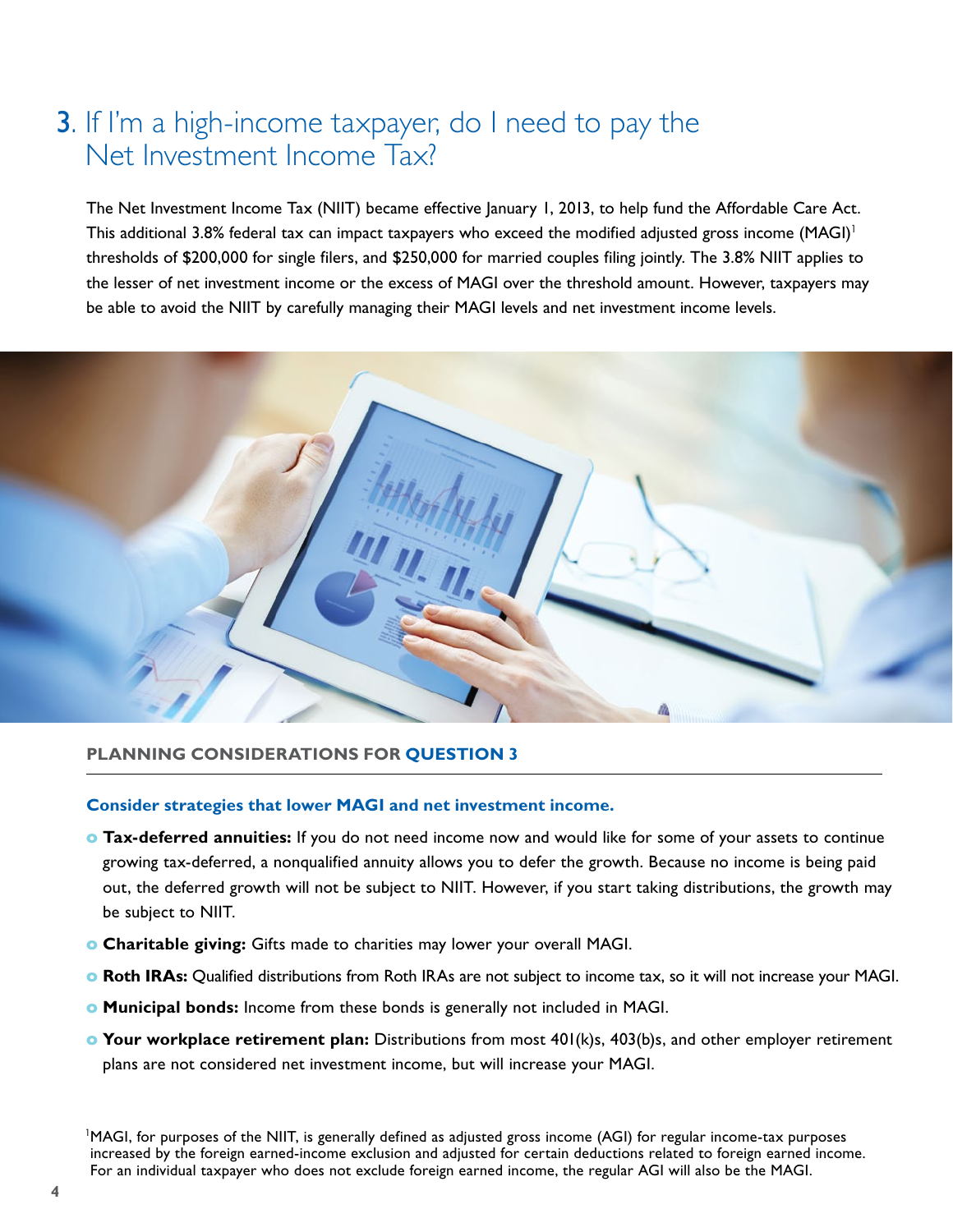# 4. Are all capital gains taxed at the same rate?

### **There are two types of capital gains:**

- **o Short-term:** Capital gains on assets held for one year or less. These are taxed at ordinary income-tax rates.
- **o Long-term:** Capital gains on assets held for more than one year. These are taxed at capital-gains rates, which are more favorable than ordinary income-tax rates.

| <b>If Your Federal Tax Bracket Is</b> | Your Long-Term Capital Gains Tax Rate Is |  |  |
|---------------------------------------|------------------------------------------|--|--|
| 10% or 15%                            | 0%                                       |  |  |
|                                       |                                          |  |  |
| 25%, 28%, 33%, or 35%                 | 15%                                      |  |  |
|                                       |                                          |  |  |
| 39.6%                                 | 20%                                      |  |  |

### **PLANNING CONSIDERATIONS FOR QUESTION 4**

### **o Hold capital-gains-producing assets for one year or more.**

Taxes on your gains will be taxed as capital gains instead of ordinary income.

#### **o Consider the effect of mutual funds in your capital-gains planning.**

Holding mutual funds can be an effective way to diversify your holdings and benefit from professional fund management. However, the funds' managers determine when assets are bought and sold. If they are bought and sold quickly, this may result in short-term gains that are taxable to you at ordinary income-tax rates.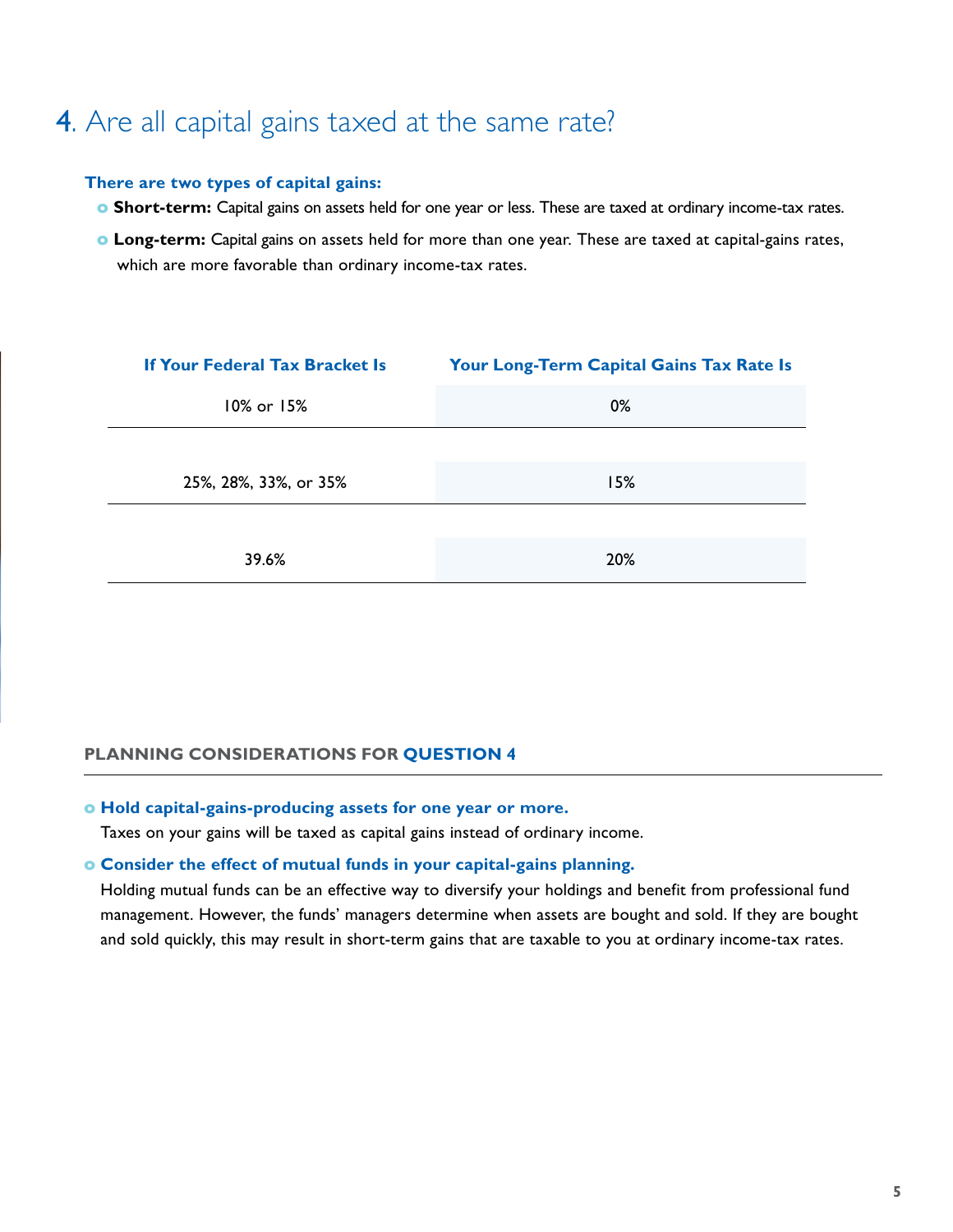# **5.** Are all distributions from my deferred annuity taxed equally?

In a deferred annuity that is neither in an IRA nor part of an employer-sponsored retirement plan, there are two types of distributions you can elect, resulting in different tax treatments.

- **o Withdrawals**: You can take earnings and up to 10% annually of the remaining purchase payments without incurring withdrawal charges. Earnings withdrawn from an annuity contract may be subject to ordinary income taxes.
- **o Annuitization**: You can convert all or a portion of your contract into a series of guaranteed income payments. Annuity income payments are taxed based on the exclusion ratio.

In the following hypothetical example, let's compare the two. Let's say Bob, age 62, decides to retire and use his deferred annuity for retirement income. The example shows what his first five years would look like if he chose withdrawals versus annuitization.

### **WITHDRAWALS**

If taking withdrawals, all gains, which are taxable, will be withdrawn first. Basis, $<sup>1</sup>$  which is after-tax dollars</sup> invested in a deferred annuity, is not taxable and is withdrawn last.

- **o** Annuity contract value when income begins: \$200,000.
- **o** Annuity contract basis: \$187,000.
- **o** Annuity contract gain: \$13,000.
- **o** For illustrative purposes, assumes no yearly gain or rate of return, and annual withdrawals are made at the end of each year.
- **o** Withdrawals end when the contract value is depleted.

For annuities, keep in mind that a withdrawal charge also may apply. Withdrawals will reduce the contract value and the value of the death benefits, and also may reduce the value of any optional benefits.

|                                 | Year I    | Year <sub>2</sub> | Year <sub>3</sub> | Year 4    | Year 5    |
|---------------------------------|-----------|-------------------|-------------------|-----------|-----------|
| <b>Withdrawal Amount</b>        | \$5,000   | \$5,000           | \$5,000           | \$5,000   | \$5,000   |
| Taxable Portion on Gain         | \$5,000   | \$5,000           | \$3,000           | \$0       | \$0       |
| Tax-Free Return of Basis        | \$0       | \$0               | \$2,000           | \$5,000   | \$5,000   |
| <b>Remaining Contract Value</b> | \$195,000 | \$190,000         | \$185,000         | \$180,000 | \$175,000 |
| <b>Remaining Contract Basis</b> | \$187,000 | \$187,000         | \$185,000         | \$180,000 | \$175,000 |

<sup>1</sup>Basis: Also referred to as principal. Distributions of principal are not taxable.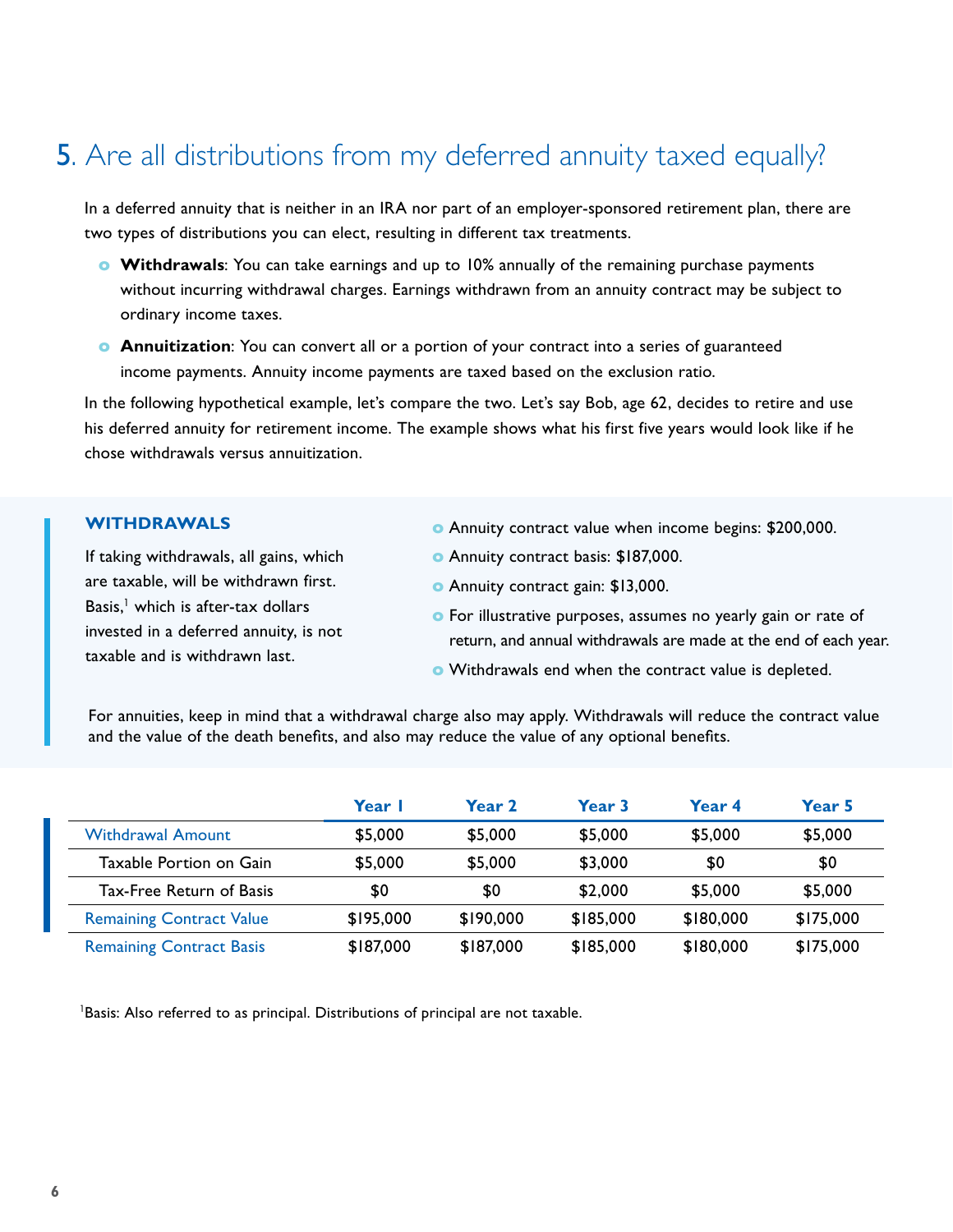

#### **ANNUITIZATION**

This guaranteed income is taxed on an exclusion ratio basis, which means a portion of each payment is tax-exempt and represents a payback of the initial investment rather than investment gains. Therefore, taxation is more evenly distributed throughout the years.

- **o** Annuity payments continue for your choice of:
	- (1) Your entire life (as illustrated in this hypothetical example).
	- (2) Your life plus the life of another person.
	- (3) A fixed period, such as 5 or 10 years.
- **o** Purchase payment amount: \$200,000.
- **o** Exclusion ratio: 68.3%.

|                          | Year I   | Year <sub>2</sub> | Year <sub>3</sub> | Year 4   | Year 5   |
|--------------------------|----------|-------------------|-------------------|----------|----------|
| Income Payment Amount    | \$11.902 | \$11.902          | \$11.902          | \$11.902 | \$11.902 |
| Taxable Portion          | \$3.776  | \$3.776           | \$3.776           | \$3,776  | \$3,776  |
| Tax-Free Return of Basis | \$8,126  | \$8,126           | \$8,126           | \$8,126  | \$8,126  |

### **PLANNING CONSIDERATIONS FOR QUESTION 5**

- **o** For withdrawals, after all gains have been withdrawn, your subsequent withdrawals will not be taxable. This may be a good strategy if you prefer to pay more taxes now to receive nontaxable income later.
- **o** Annuitization spreads out taxation. It may be a good strategy if you prefer taxation that's more evenly distributed throughout your retirement years.

Note: Taxes are not the only consideration when choosing how to take income from an annuity. Consult your financial and tax advisors before deciding on the income option that's right for your personal circumstances and needs.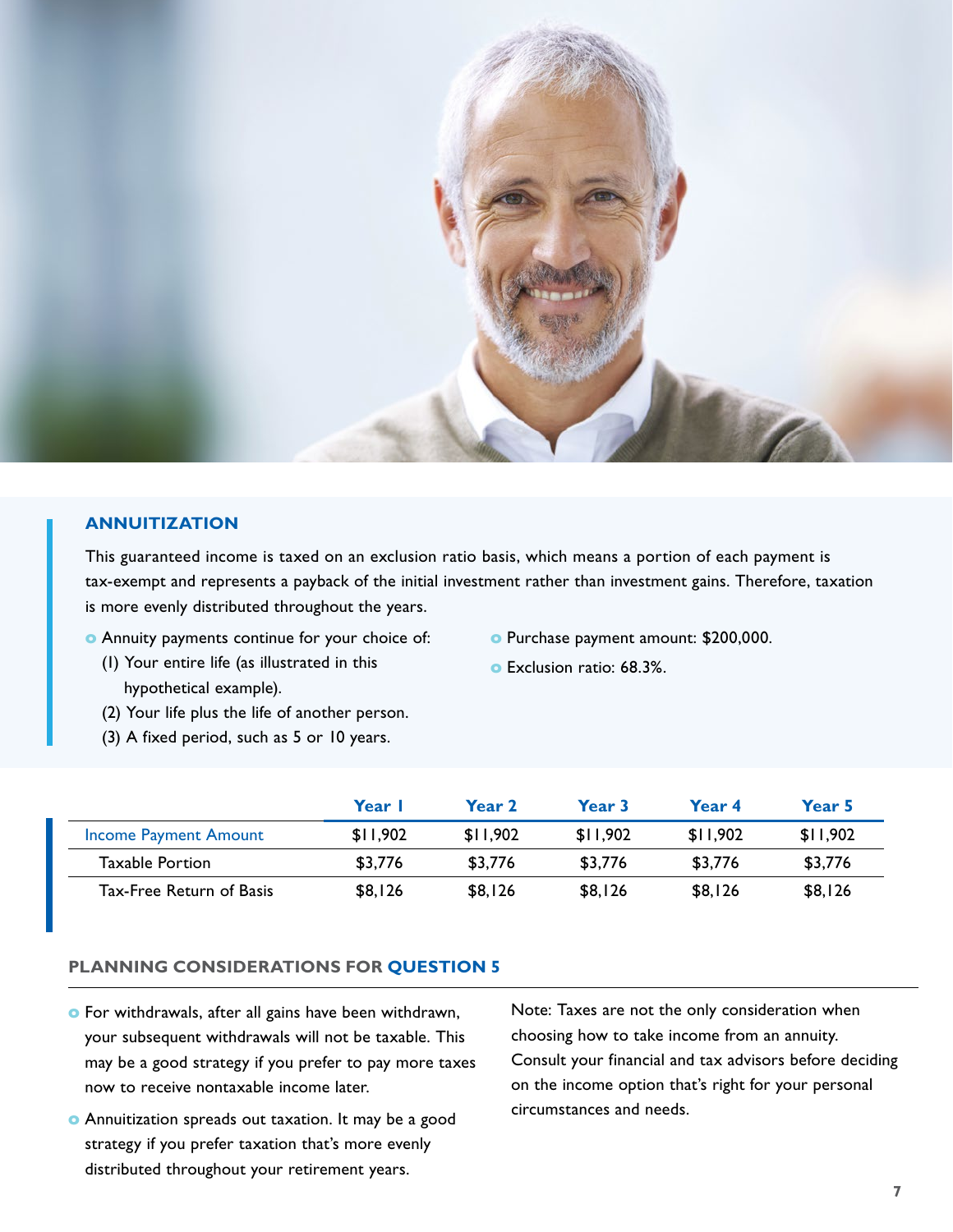### 6. If I take annuity distributions before age 59½, will I have to pay additional taxes?

Typically, the taxable portion of a distribution from a tax-deferred annuity that is taken prior to age 59½ will be subject to an additional 10% federal tax.

**HOWEVER, HERE ARE SOME EXCEPTIONS TO THIS RULE:**

### **Death of the Owner**

After the death of a deferred annuity owner, distributions to beneficiaries are not subject to the additional 10% federal tax.

#### **Disability**

If an annuity owner becomes disabled, the additional 10% federal tax on distributions may not apply. Make sure the disability meets the IRS definition and regulations.

#### **Substantially Equal Periodic Payments (SEPPs)**

Distributions taken as SEPPs are free of the additional 10% federal tax. The payments must continue to age 59½ or for five years, whichever is longer.

#### **1035 Exchange**

The IRS allows you to fully exchange one deferred annuity contract for another without tax consequences, no matter your age. To qualify:

- **o** The owner(s) and annuitant(s) of both contracts must be the same.
- **o** The exchange must take place directly through the insurance companies. Cashing out one contract to purchase another may be a taxable event.

You also can perform a partial 1035 exchange, which means a portion of your annuity contract is exchanged for another contract. However, be aware that if you take distributions from either contract within 180 days of the exchange, the IRS may consider the exchange "disqualified" (that is, no longer tax-free).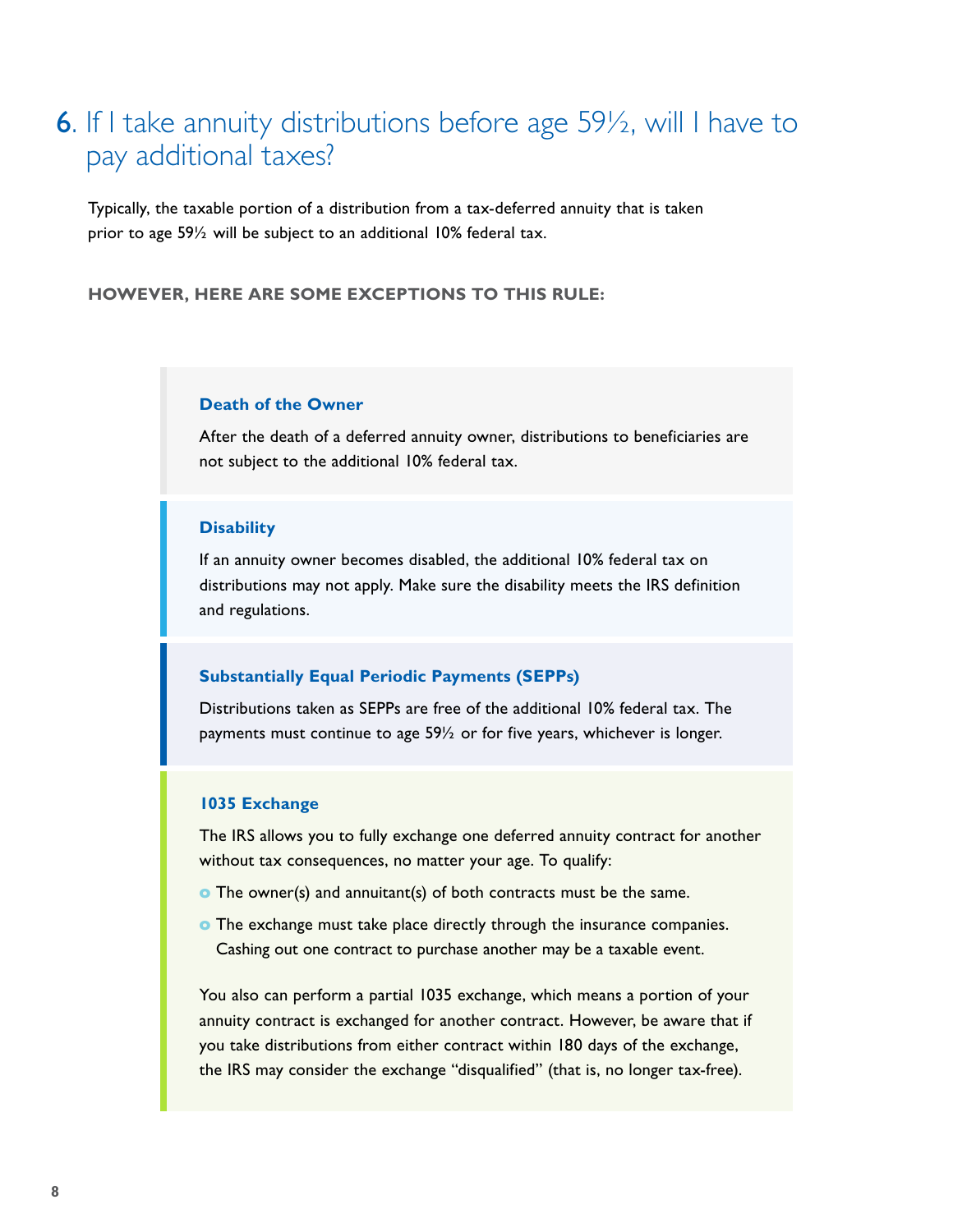# 7. What are the tax implications if my surviving spouse continues my annuity contract?

When a deferred annuity owner dies, his or her spouse may choose to continue the annuity contract as its new owner. In that case, the additional 10% federal tax may apply to distributions made before the surviving spouse reaches age 59½.